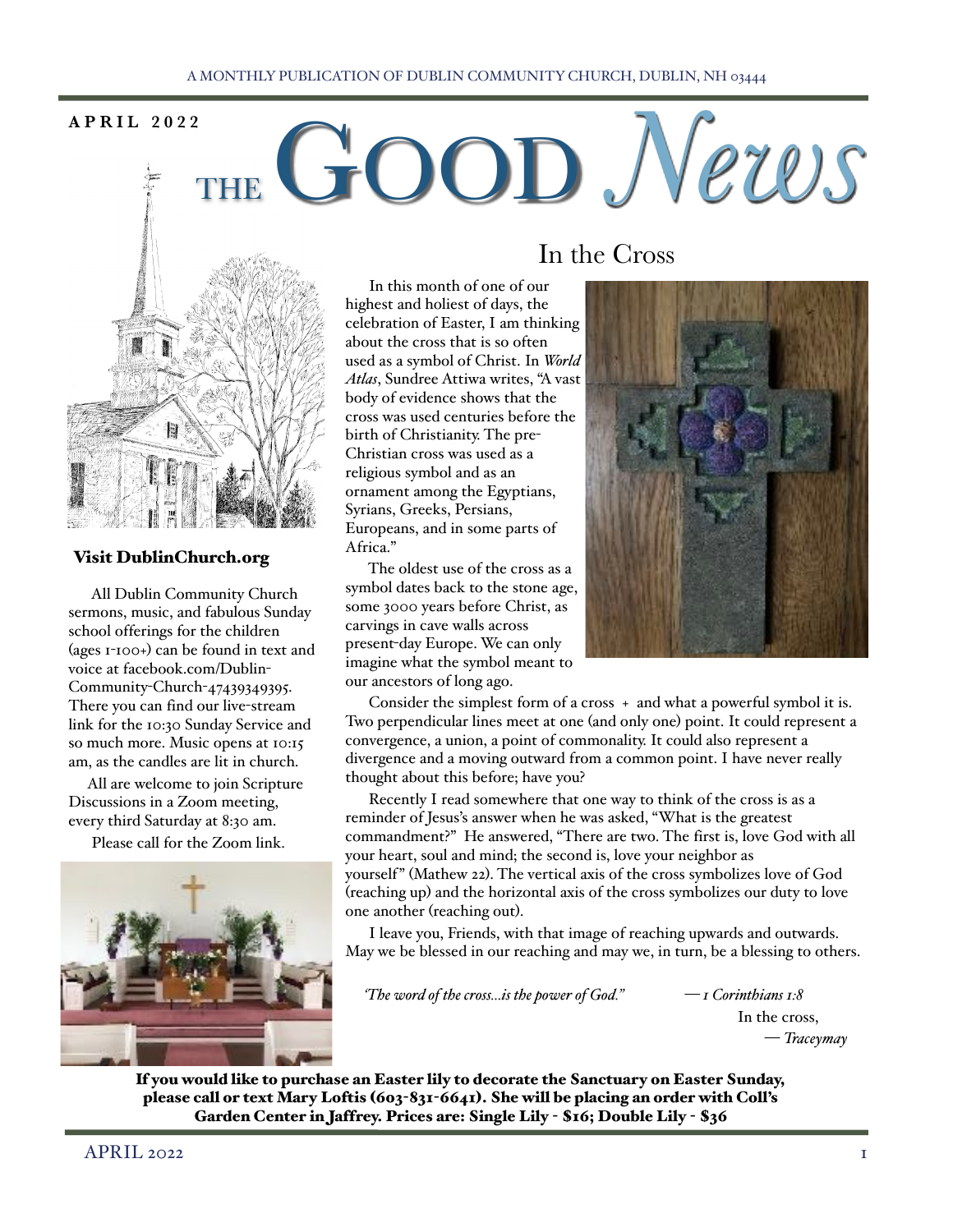# MESSAGE FROM CHRISTIAN EDUCATION — Rosamond Cady

 Funny thing happened to our older children during the two-year shutdown of in-person Sunday School — seven of them matured into "confirmation-aged" young adults! The logistical planning for somehow getting these kids engaged in the process began in January, while we were still in deep COVID territory. It was decided that a Zoom format would suit the needs of these busy kids best.

 For the past many years, the confirmation program our church has offered has been mentor-based; the young adult would choose a member from the church to mentor them through a curriculum sponsored by the United Church of Christ together. In these COVID times, that did not seem feasible. But the basics of the curriculum, plus the enormous impact of our young adults to be able to see someone they know within their church family live their life of faith, became the core for an on-line class.

 The need to create a new curriculum has proven to be a wonderful gift. Creating something new forced us to look carefully at the way we were ushering our kids through this beautiful rite of passage. It has produced some changes in our approach and language. The basic content presented in the preparation for our youth to become full members of our church has not changed; the delivery certainly has!

 Our first class was held Sunday evening on March 6th; the hour-long classes are scheduled every other Sunday evening through the end of May. Each week one or two members of the church have been invited to be guest mentors, sharing their gifts of knowledge and life experience that directly relates to the focus of each class: Laurie Jameson, Lisa LeBlanc, Nancy Cayford, Ruthie Gammons, Avelea Kalvaitis, Katharine Fox, Traceymay, and Rosemary Weidner. When the class is completed, each young adult will hopefully have received the information needed to make an informed, adult decision whether or not to declare their faith as a rite of passage. They will be celebrated on Children's Sunday, June 12th.



*Community Take-Out Supper Is for Everyone*

*Please call Laurie at 603-876-5003 by Friday, April 22 to request a meal. She will give you directions for the 5:30 pm pickup when you call.*

*Please tell Laurie if you would like to help with cooking or meal distribution.*

 More awesome news! In-person Sunday School will resume April 10th! It will be the first class held in our beautiful new space. The weekly lessons will still be recorded and posted. It feels as though the faith formation of our children is emerging from a long, long winter. Thank God! Love,

|                                      | <b>lumm</b> า | _____________________________ |
|--------------------------------------|---------------|-------------------------------|
| MESSAGE FROM THE TRUSTEES - Teresa 1 |               |                               |
|                                      |               |                               |

 Back in December, we reported that our church Audio Visual equipment was significantly upgraded to give a higher quality picture and sound experience to those who are unable to come to church in person. As a church member and trustee who has had many Sunday mornings on the other side of the improvement, I'd like to highlight just what this has meant for me, and hopefully, for our entire church community.

 While we all agree that there is nothing like sitting in our beautiful Sanctuary listening to our minister's message, looking around, and feeling a deep connection as we pray together, sharing both our personal and the world's sorrows and joys, it may not always be possible to get to church physically. I have most recently attended church from another state with my 94-year-old housebound aunt. I've watched the recording from a hotel room at the airport when I was waiting for an early morning flight. And, both times, without fail, I instantly felt connected to our church, the familiar faces in the pews, the light streaming in the windows, the comfort of hymns sung together, and the peace that comes from a good hour spent at church, even when you are not able to be *in* church.

 Yummy Cady reported to us that as Confirmation classes start for a group of our young attendees, the UCC's message of Extravagant Welcome was the first lesson, and the AV system was mentioned as just that: allowing more to "hear" and more to "see" online. With restrictions on physical numbers in church, we have still been able to hold funeral services, most recently, Mary Edick's, which was Zoomed and recorded, allowing more community members to celebrate her life.

 When the new system was installed late last year, the intention was that our remote attendees will better be able to see, hear, and participate in church services as they streamed the service on their home computers. And, that very system, so artfully managed by Woody Stockwell on Sunday mornings, is a promise fulfilled.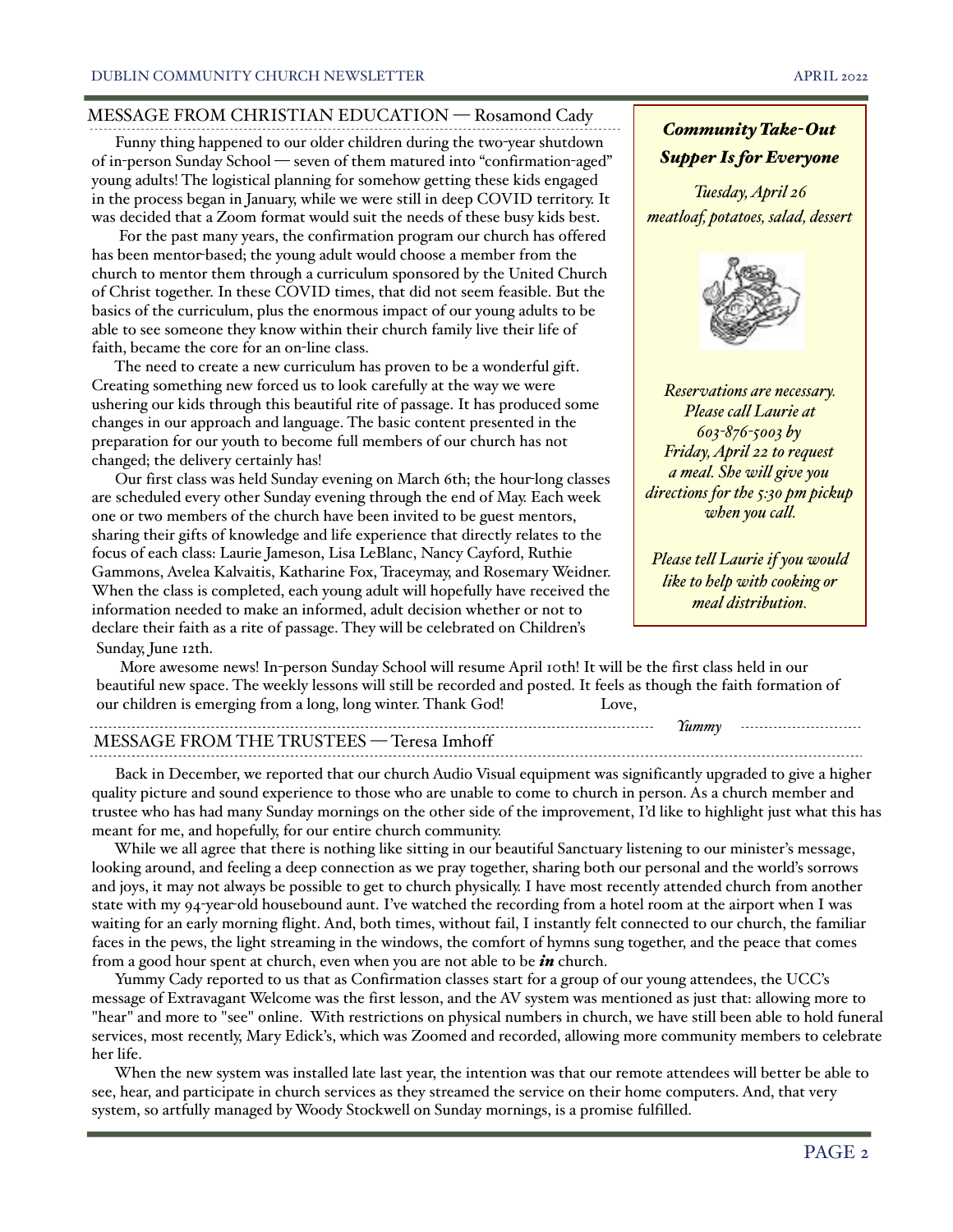### MESSAGE FROM THE DEACONS — Beth Karlicek

 Lent and Easter are a time of reflection and change: from one week to another, events shift. Our season reflects this as we switch dramatically from winter snowstorms to warm sunny days.

 Daffodils sprout next to snowbanks. A year ago we were not worshiping together in person. Now we worship together at Easter and our children meet in person in Sunday School on Palm Sunday.

 Let's celebrate the miracle of spring and the wonder of Yummy, as the Dublin Community Center dedicates a room in her honor.

# MESSAGE FROM THE STEWARDS — Archie Roth

 Meet our neighbor, Laurie Jameson. Laurie's family moved to Keene when she was 5 years old. She grew up there and went on to teach in Bennington, Vermont. When Laurie retired, she wanted to come back to the Monadnock Region because family members live here.

 Laurie found the church because one Christmas eve, she and her daughter were looking for a service that

would fit their schedules. They saw that Dublin was offering a 6:30 service, so they decided to attend.

Laurie remembers that Traceymay came down the

### MESSAGE FROM OUTREACH - Ellen Bingham

### Ascentria and Afghan Refugees

 A family has moved into Keene. Volunteers are busy giving them the support they need. The paperwork required of them and the bureaucracy they need to navigate is immense. There is an ongoing need for funds and housing for the refugee program in general.

 For more information, including joining Team Monadnock as a volunteer, go to the Ascentria website at www.ascentria.org and click on Team Monadnock. Donations should be marked "Team Monadnock" (and not Ascentria), so that they go to support our local program. Thank you. 

## Sunday Services —1 0:30 a.m.; in-person in our sanctuary and over Zoom.

The Deacons met last Sunday to revisit the Covid protocols.They decided, and I concur, that we can remove the tape from the pews to allow for more open seating.So that we can keep singing safely, masks are still required in the sanctuary and elsewhere in the building. There are those among us with compromised immune systems, so we thank you for helping to create a safe and welcoming space for us all. — *TMK*

*"We, the people of the Dublin Community Church, gather together in love and tolerance to seek through prayer, worship, study, and fellowship to respond faithfully to God's Word, so that, edified and empowered* 

*by the spirit of a loving God, we will grow in faith in order to serve God and witness* 

| $-$ MONTHLY VOLUNTEERS $-$                |               |                       |                     |                              |                 |  |  |  |  |
|-------------------------------------------|---------------|-----------------------|---------------------|------------------------------|-----------------|--|--|--|--|
|                                           | Deacons       | Readers               | Greeters            | Lift                         | <i>Flowers:</i> |  |  |  |  |
| $4/3$ , 5th Sunday of Lent - Janice Moore |               | Tim Conrow            | Penny Smith         | Laurie Jameson Nancy Jackson |                 |  |  |  |  |
| $4/10$ , Palm Sunday –                    | Steffie Kyte  | Phil Gammons Bob Kyte |                     | <b>Bob Meissner</b>          |                 |  |  |  |  |
| $4/\tau$ , Easter Sunday –                | Beth Karlicek | Julie Rizzo           | Brian & Jean Barden | Nancy Cayford                |                 |  |  |  |  |
| $4/24$ – Sunday –                         | May Clark     | <b>TBA</b>            | June Brening        | TBA                          |                 |  |  |  |  |

aisle exclaiming, "Merry Christmas!" The congregation was so welcoming, Laurie knew that she had found her place.

 Laurie has immersed herself in the life of the church, serving as Chair of Outreach and as a representative with Monadnock Interfaith Project and Ascentria, focusing on affordable housing and the resettlement of Afghan evacuees within our region.

 Laurie's bright smile and infectious enthusiasm make her a treasured neighbor in our community of faith.